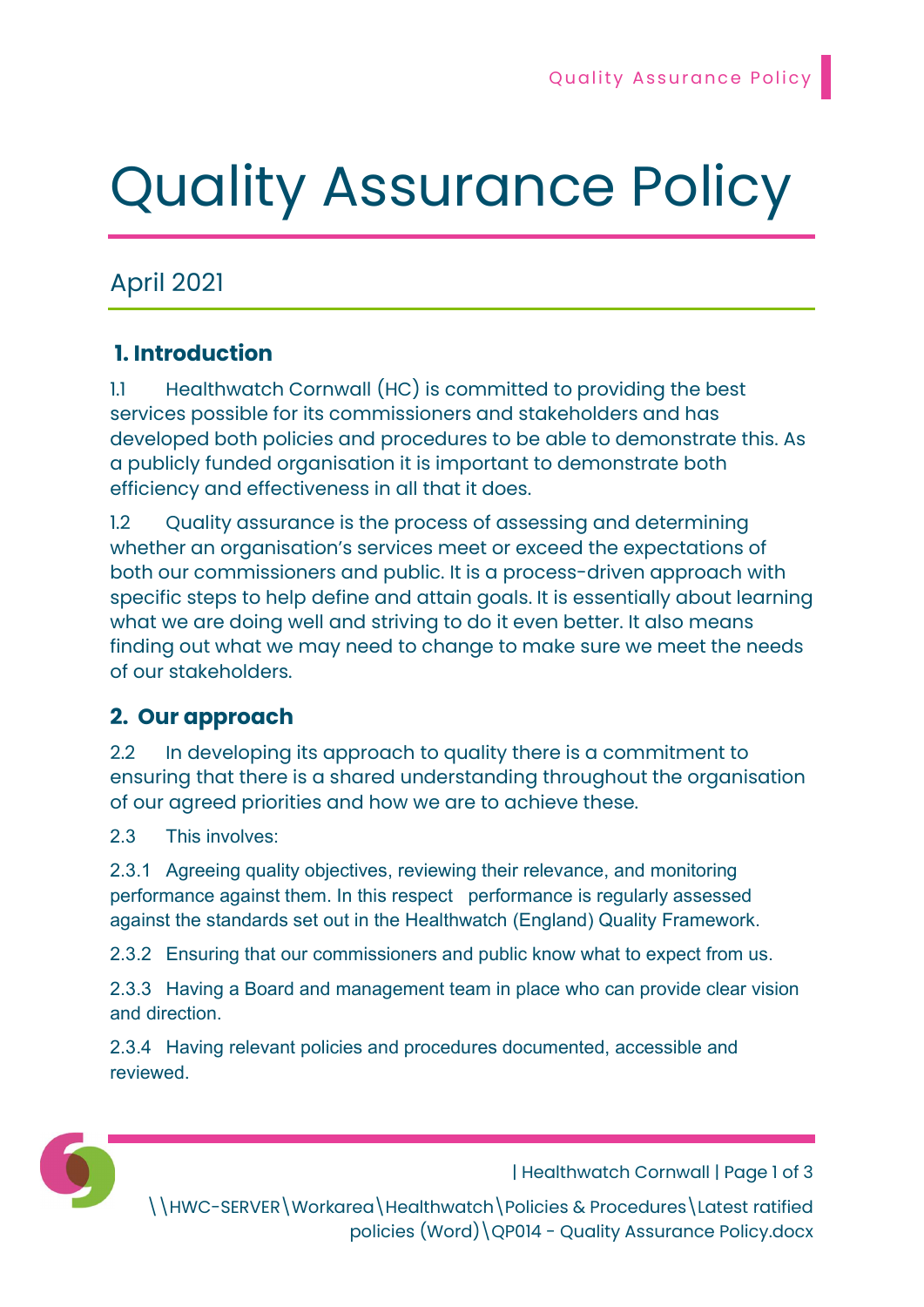2.3.5 Ensuring that there are links between the learning generated through our complaints and compliments procedures. and our commitment to continuous improvement.

2.3.6 Having a Business Plan that details our strategic priorities and measuring an individual's performance against these.

2.3.7 Developing a Personal Development Plan for each employee through the supervision and appraisal processes, to ensure that they have the relevant skills and expertise.

2.3.8 Using effective communication tools to keep everyone informed.

2.3.9 Actively participating in audit processes which occur both internally and externally to provide additional assurance as required.

2.3.10 Ensuring there are monitoring procedures in place to ensure that policies and procedures are being implemented and are effective.

#### 3. External accreditation

3.1 In addition to meeting the requirements of the Healthwatch (England) Quality Framework there are various industry quality marks and accreditations that demonstrate that an organisation has effective quality management systems in place.

3.2 The benefits of specific external accreditations will regularly be reviewed, and where deemed to be an organisational priority and benefit, the organisation will commit accordingly.

#### 4. Responsibilities

4.1 Ultimate responsibility for the implementation of this policy rests with the Board. They are responsible for ensuring that the policy is reviewed and ensuring that the organisation is in a position to deliver quality services as described above. The Chief Executive is responsible for overseeing the implementation of the Quality Assurance Policy and ensuring that monitoring, support and training is delivered to enable all employees and volunteers to deliver the required standards.



| Healthwatch Cornwall | Page 2 of 3

\\HWC-SERVER\Workarea\Healthwatch\Policies & Procedures\Latest ratified policies (Word)\QP014 - Quality Assurance Policy.docx